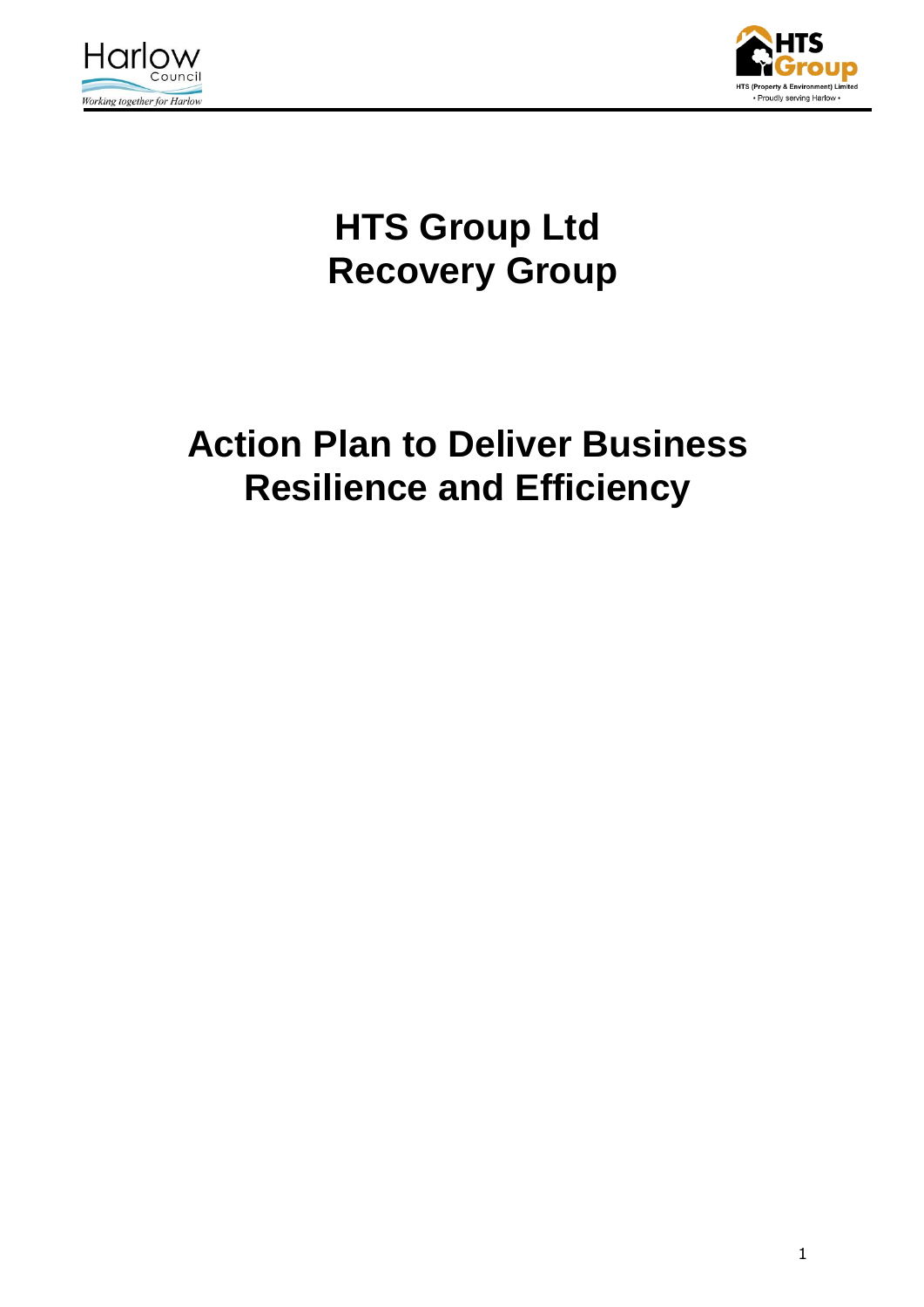



### **CONTENTS**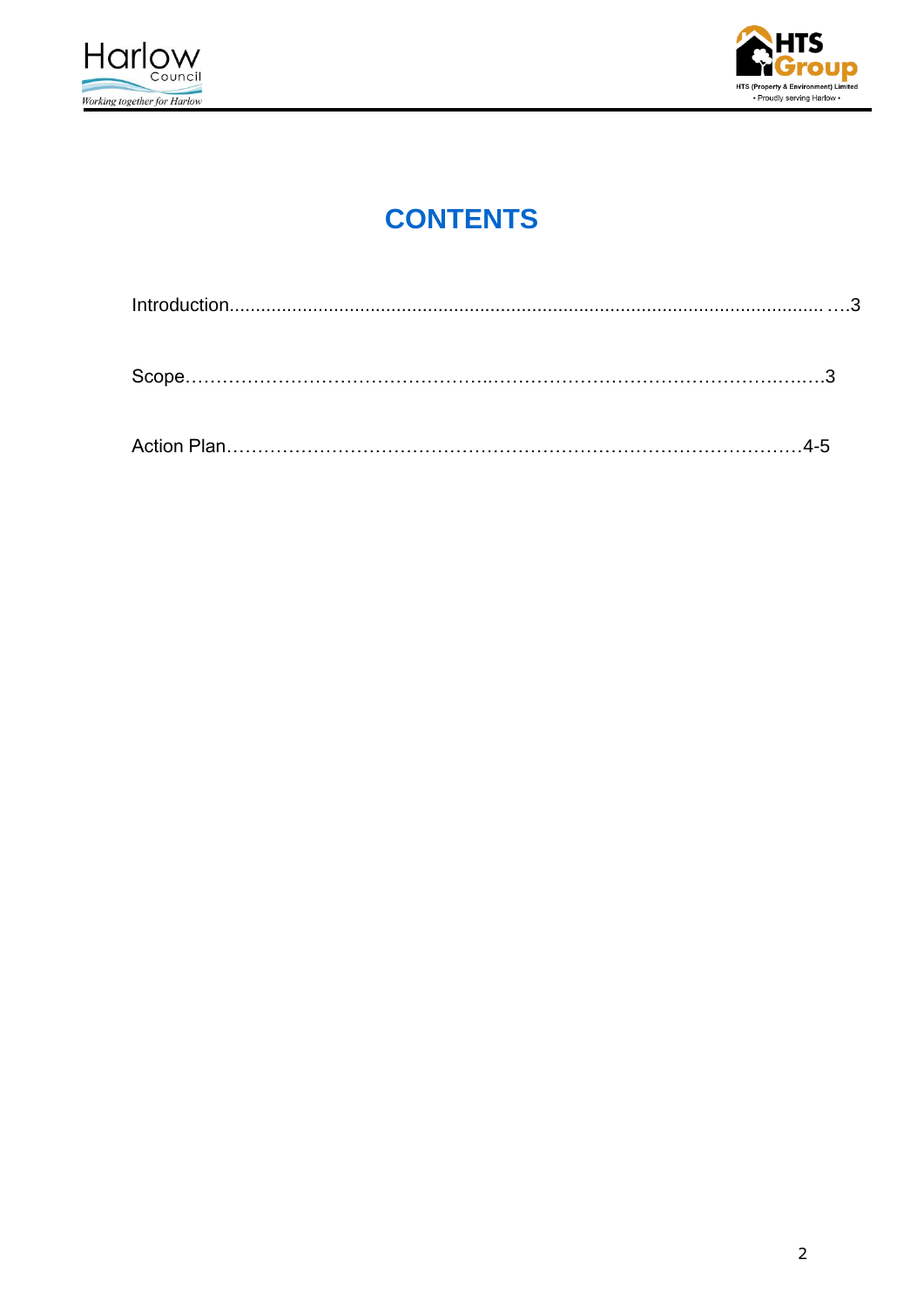



#### *Proudly serving Harlow*

#### **1. Introduction**

Following the Covid-19 pandemic, a number of Workstream Themes have been created by Harlow Council to implement its future vision and ambitions for Harlow.

These comprise of the following working Groups that will all focus on different areas of improvement and built up of a wide diversity of stakeholders:

- **▶ Community Impact Workstream**
- $\triangleright$  Business & Economy Workstream,
- **► Council Internal Services Workstream**
- **► HTS Group Workstream**

The HTS Workstream has been further broken down into the elements below:

- 1. Improving Business Resilience and Efficiency by a review of HTS Business Plans, Priorities and Business Continuity; enhanced communication plans aligned to Council communication plans and a robust gap analysis and performance reporting.
- 2. Reassessing HTS Community Impact by its social value programme and reporting.
- 3. HTS Environmental Impact through its Landscape programmes and policies reviews.
- 4. Creating opportunities through the HTS Group Business and Commercial growth plans, particularly in the area of apprenticeships, training, and employment for young people.
- 5. To show leadership within the local business community with regards to creating local opportunities for local people.

#### **2. Scope**

The scope of this report is to start to develop an Action Plan to deliver Business Resilience and Efficiency.

The is will be achieved by reviewing and interrogating a number of existing documents and working practices including:

- > HTS Business Plan
- ▶ Business Continuity
- $\triangleright$  Performance Reporting
- Joint and Enhanced Communication Plans
- $\triangleright$  Best Value Review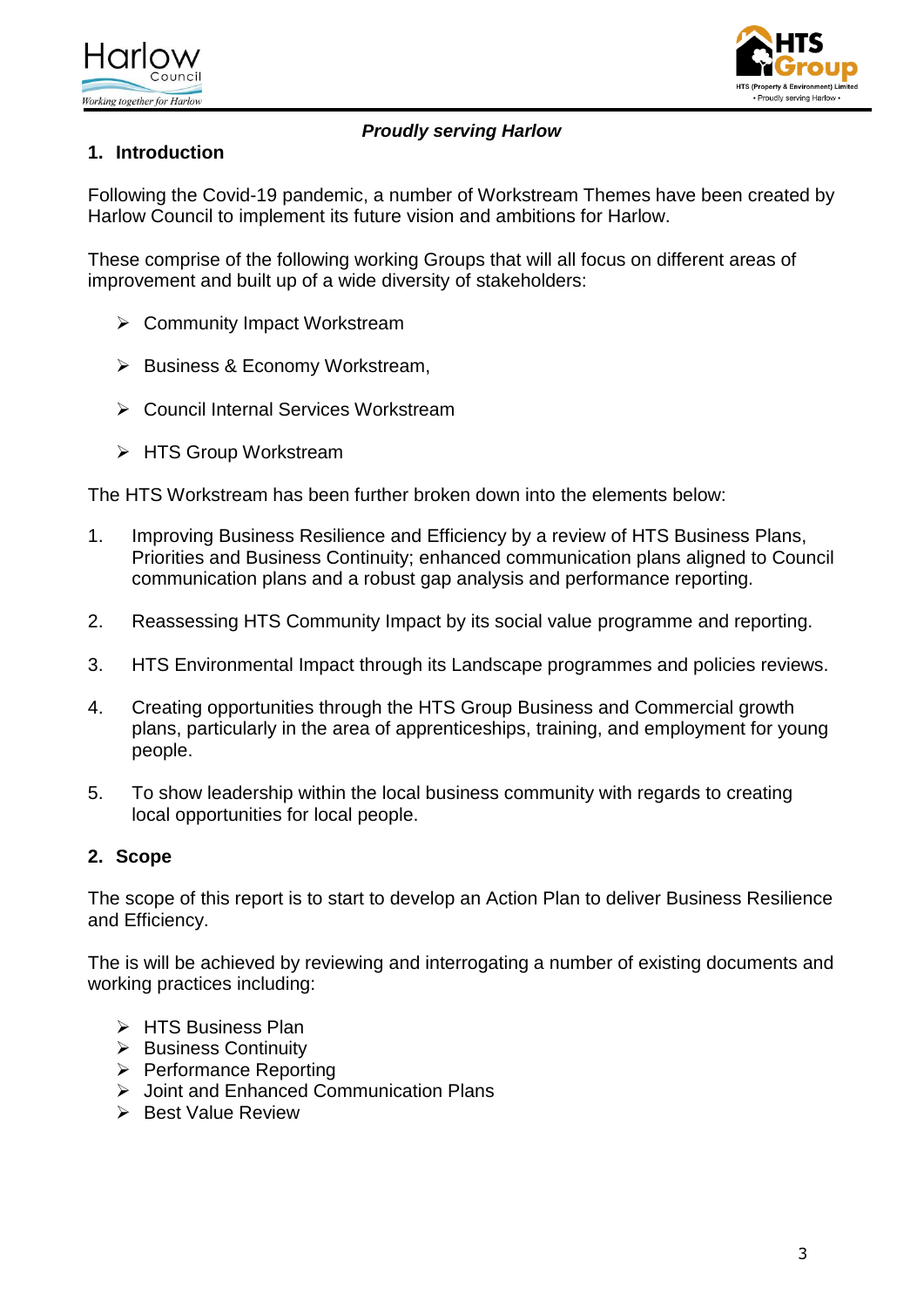



### **3. Action Plan**

|              | <b>SPECIFIC ACTION PLAN</b>                                                                                                                                                                                                                                                                                                                                                                                                                                                                                                                                                                                                                                                                                                                                                                                                      |                                        |                                                                 |  |  |  |
|--------------|----------------------------------------------------------------------------------------------------------------------------------------------------------------------------------------------------------------------------------------------------------------------------------------------------------------------------------------------------------------------------------------------------------------------------------------------------------------------------------------------------------------------------------------------------------------------------------------------------------------------------------------------------------------------------------------------------------------------------------------------------------------------------------------------------------------------------------|----------------------------------------|-----------------------------------------------------------------|--|--|--|
| No.          | <b>Action</b>                                                                                                                                                                                                                                                                                                                                                                                                                                                                                                                                                                                                                                                                                                                                                                                                                    | <b>Owner</b>                           | <b>Deadline</b>                                                 |  |  |  |
| $\mathbf{1}$ | Business Plan Update (BP) - the last iteration of the<br>BP covered the period 2018-2022. A revised BP is<br>required for the next 5 years.                                                                                                                                                                                                                                                                                                                                                                                                                                                                                                                                                                                                                                                                                      | HTS SMT & HDC<br><b>SMB</b>            | <b>July 2021</b><br>(To align<br>with next<br>strategic<br>SSC) |  |  |  |
| $\mathbf{2}$ | BP - the updated version will need to focus on the<br>following areas:<br>Aligning financial forecasting with HDC<br>budgeting<br>Use Best Value Review recommendations to<br>$\bullet$<br>inform strategic direction<br><b>Reviewing Balance Score Card targets</b><br>Agreeing Third Party growth targets<br>$\bullet$<br>Maximising Business Case opportunities with<br>$\bullet$<br><b>Harlow Council</b><br>Agree budgets and ensure sound financial<br>reporting<br>Improve Safety, Health, Environment and<br>$\bullet$<br>Compliance to ensure the company can still<br>deliver services under ongoing restricted<br>practices<br>Ensure robust financial forecasting<br>$\bullet$<br>Agree Capital Investment to ensure<br>continued service delivery<br>Agree extension to Capital Programme to<br>end of the Contract | <b>HTS SMT &amp; HDC</b><br><b>SMB</b> | <b>July 2021</b>                                                |  |  |  |
| 3            | Business Continuity - the current situation means it<br>is essential to review current arrangements<br>including:<br>Review HTS's response to the pandemic<br>$\bullet$<br>during lockdown<br>Produce "lessons learnt" with all stakeholders<br>$\bullet$<br>to make ensure minimum disruption to<br>services should further restrictions be<br>imposed<br>• Establish Mead Park as a covid-19 compliant<br>workplace so the repairs service and call<br>centre can operate safely<br>Ensure that published covid-19 guidance is<br>$\bullet$<br>implemented to make sure staff and public<br>safety is maintained.                                                                                                                                                                                                              | <b>HTS SMT</b>                         | Dec 2020<br>Complete<br>Complete<br>Complete                    |  |  |  |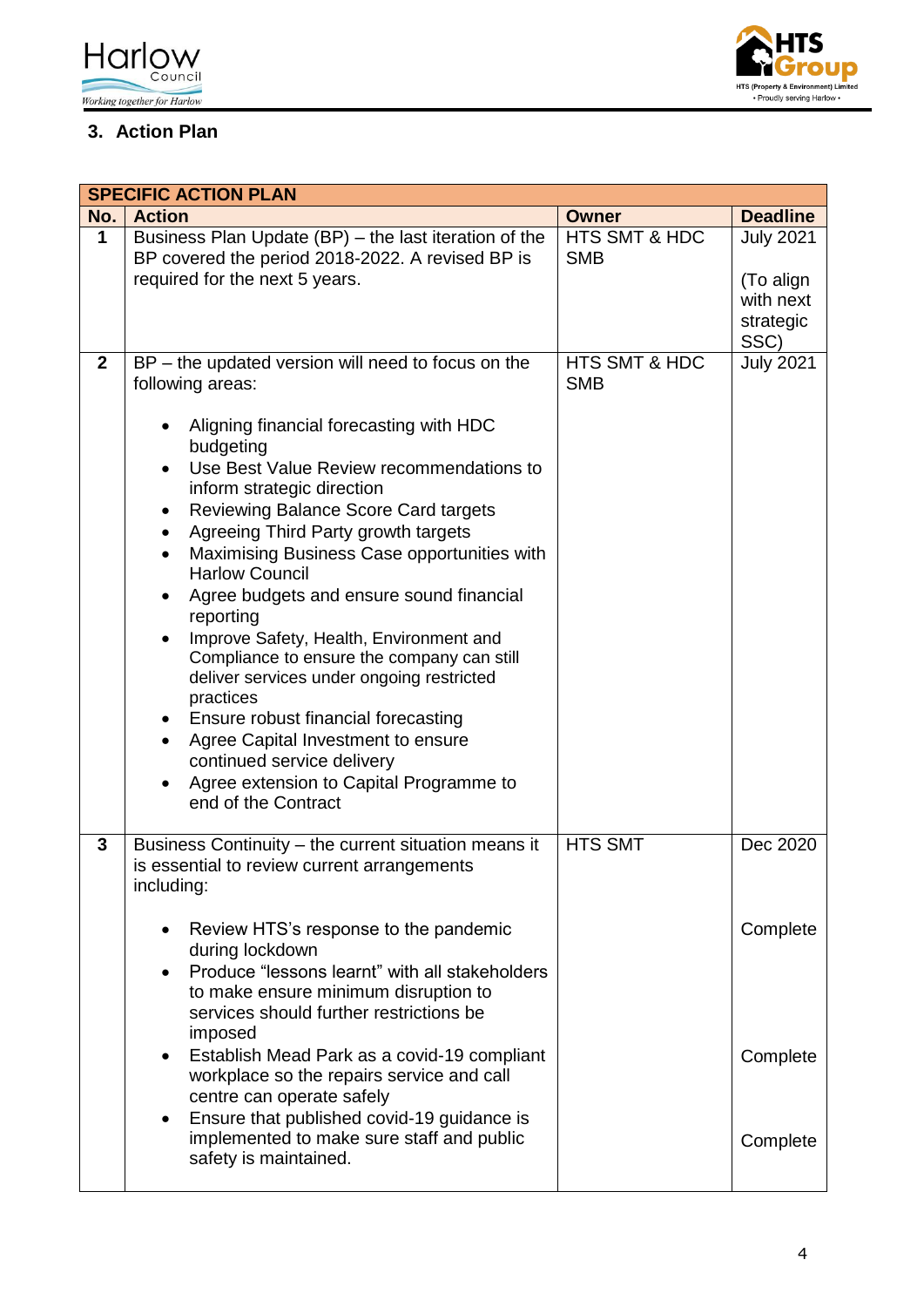Harlow<br> **Council** Working together for Harlow



| 4 | <b>Communication Plans</b>                                                                                                                                                                                                           | <b>HTS &amp; HDC</b> | <b>July 2021</b> |
|---|--------------------------------------------------------------------------------------------------------------------------------------------------------------------------------------------------------------------------------------|----------------------|------------------|
|   | Early development of joint communications in<br>$\bullet$<br>the event of second wave so messages to all<br>stakeholders are clear and concise                                                                                       |                      | Complete         |
|   | Develop the ability to react to changes and<br>$\bullet$<br>developments in government advice to<br>permit joint communications to ensure clear<br>messages.                                                                         |                      | Complete         |
|   | Continue to strengthen communication<br>$\bullet$<br>channels with stakeholders; establish a joint<br>internal/external communications strategy with<br>Harlow Council.                                                              |                      | Ongoing          |
|   | Expand communications strategy for promoting<br>$\bullet$<br>plaudits and positive customer satisfaction<br>results                                                                                                                  |                      | Ongoing          |
|   | Continue to develop enhanced Customer<br>Access channels                                                                                                                                                                             |                      | Ongoing          |
|   | Online repair reporting<br>٠<br>Explore flexible appointment times for<br>$\bullet$<br>customers                                                                                                                                     |                      | In<br>progress   |
|   | Investigate ways of improving customer<br>feedback and satisfaction levels linked to<br><b>BVR</b>                                                                                                                                   |                      | Ongoing          |
|   | Establishment of post inspection regime to<br>$\bullet$<br>improve Quality                                                                                                                                                           |                      | Complete         |
| 5 | Performance                                                                                                                                                                                                                          | HTS & HDC            | Mar 2021         |
|   | Continue to monitor performance through<br><b>SOPM</b>                                                                                                                                                                               |                      | In<br>progress   |
|   | Development and monitoring of IAP's where<br>necessary to plan and implement recovery                                                                                                                                                |                      | Complete         |
|   | plans by work type<br>Development of technologies to improve                                                                                                                                                                         |                      | Ongoing          |
|   | transparency of reporting<br>Ensure robust financial forecasting                                                                                                                                                                     |                      | Ongoing          |
|   | Develop solutions to short/medium term<br>purchasing and procurement issues in supply<br>chain to minimise effects on delivery of<br>services                                                                                        |                      | Complete         |
| 6 | Governance                                                                                                                                                                                                                           |                      | <b>July 2021</b> |
|   | Priorities to be established by Business Plan<br>Demonstrable shareholder control and<br>influence, with an appropriate annual work plan<br>allowing decisive influence over both strategic<br>objectives and significant decisions. |                      |                  |
|   | To receive financial and performance<br>$\bullet$<br>monitoring reports and accounts and<br>understand the effect of covid-19 on the Group<br>Development of Task & Finish groups to                                                 |                      | Ongoing          |